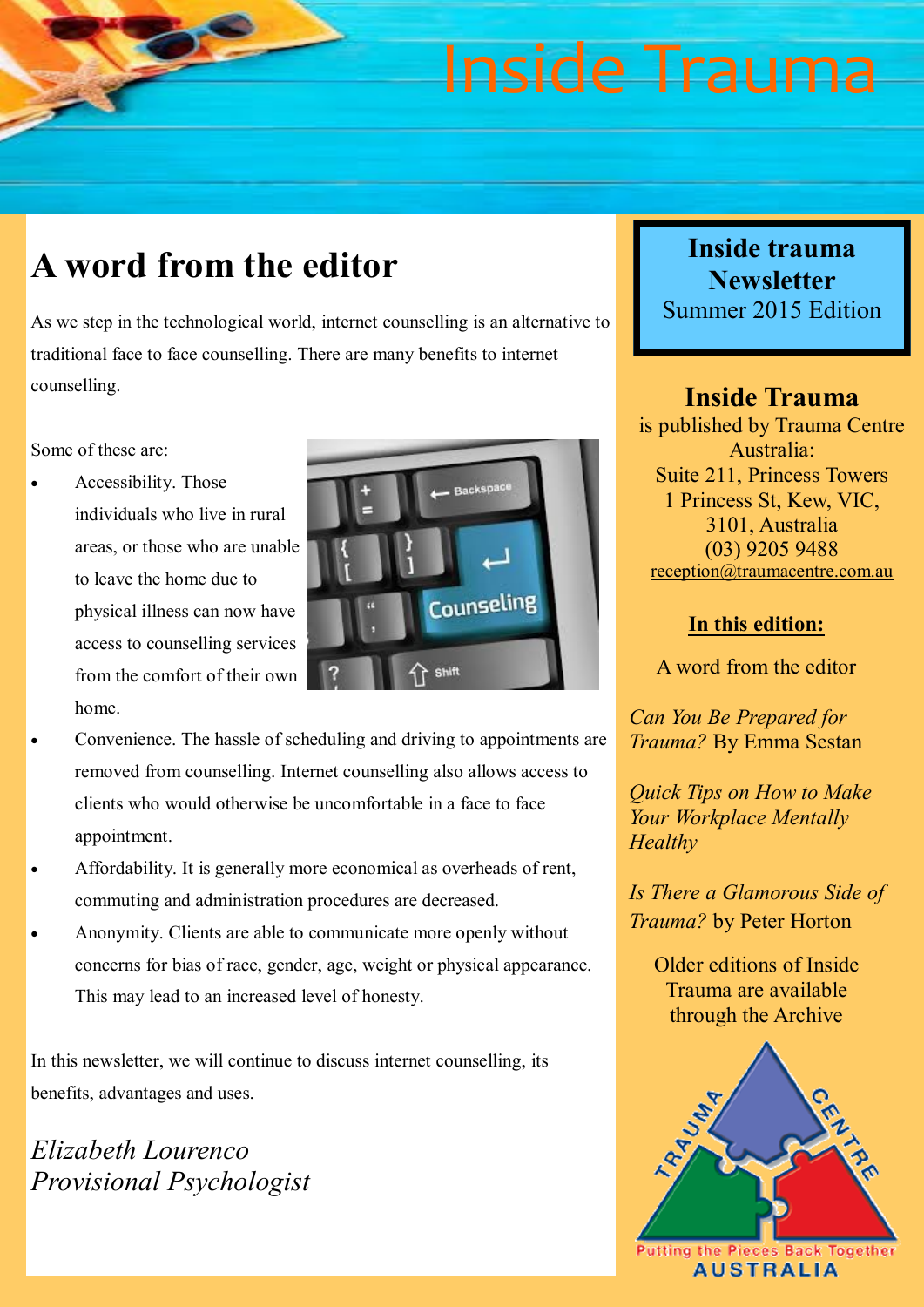### **Can You Be Prepared for Trauma?**

According to the Australian Psychological Society (APS), psychological trauma is associated with an event which is life threatening or there is a significant threat to an individual's psychological or physical wellbeing. Therefore, while some events such as acts of violence, natural disasters and accidents are often associated with trauma, we often find ourselves in situations that we perceive as traumatic however do not meet that criteria. For example, waking up the morning to find a huntsman spider in the corner of the room may be highly traumatic for one individual, however not at all for another.

As a traumatic event is unexpected, people may believe there's no way that we can really be prepared for such an occasion however this is simply not the case. Having an understanding of psychological first aid, even a basic one, can be highly beneficial in a crisis event. According to Australian Red Cross, psychological first aid aims to reduce



initial distress, meet imminent needs of the individual or group, encourage flexible coping and adjustment. Psychological first aid involves five main components:

- Promoting safety
- Promoting calm
- Promoting connectedness
- Promoting self-efficacy
- Promoting hope

In some situations, people may opt for a more structured approach, allowing a third party to assist in supporting a loved one, or even their staffing group after a traumatic event. The Trauma Centre Australia offers critical incident and trauma response to workplaces and people nationwide, and operates on an immediate response model to encourage people back to recovery as soon as possible. Incidents may range from a serious injury to being on the receiving end of severe verbal abuse, and supporting people throughout these incidents in an effective and efficient manner is crucial toward ensuring good psychological wellbeing.

While it may not seem possible to be prepared for the unexpected, there are options available, it's just a matter of making the first step.

*Emma Sestan Provisional Psychologist* *- Asa Don Brown*

*"Trauma does not have to occur by abuse alone..."*

*"I am prepared for the worst but hope for the best" - Benjamin Disraeli*

*"We are what we are because we have been what we have been, and what is needed for solving problems of human life and motives is not moral estimates but more knowledge" - Sigmund Freud*

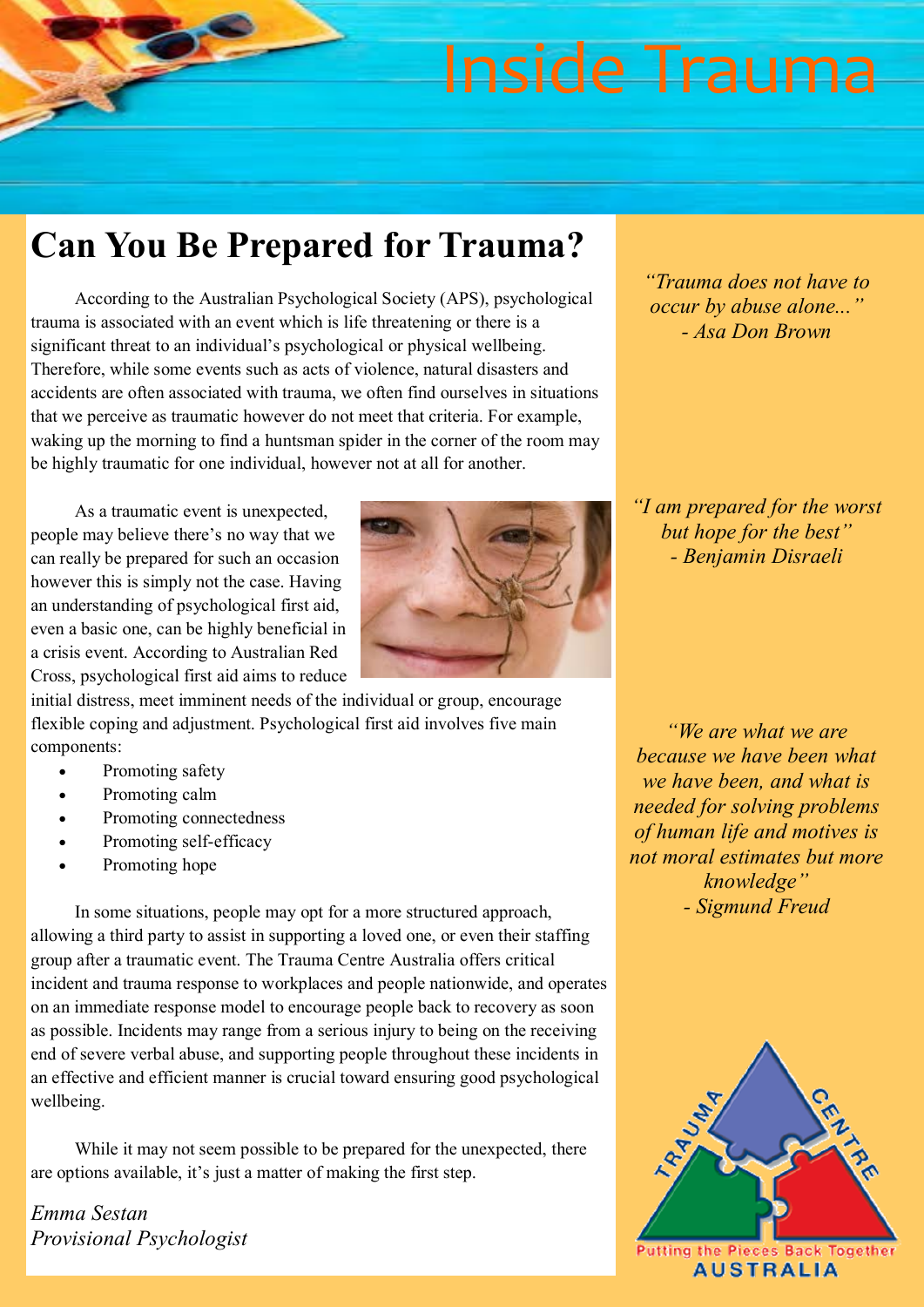## **Quick Tips on How to Make Your Workplace Mentally Healthy**

Think about what would help promote good mental health in your workplace and how you can contribute. After all, improving workplace mental health is in everyone's interest, and everyone has a role to play. The benefits are clear – mentally healthy businesses are positive, productive places where people want to work.

### **Priority areas for businesses**

You can take action in three key areas:

- A. Raise awareness of mental health conditions and reduce stigma
- B. Support someone with a mental health condition
- C. Create a positive working environment

### **1. Increase awareness of mental health conditions**

Make information about mental health condition available in the workplace (e.g. place resources in lunch areas or on notice boards)

### **2. Increase awareness of people's responsibilities relating to mental health**

The Trauma Centre of Australia is available to provide staff with information about looking after their own mental health and their legal responsibilities relating to mental health.



**3. Reduce stigma** Speak openly about mental health conditions in the workplace and encourage others to do the same.

## **AddEducation AAA Access Awareness**

### **Drink-Driver Licence Restoration**

To help you with your licence restoration needs, please contact us today:

## **(03) 9841 9393**

## **or (03) 9205 9490**

We are available in many locations across Melbourne and Regional Victoria.

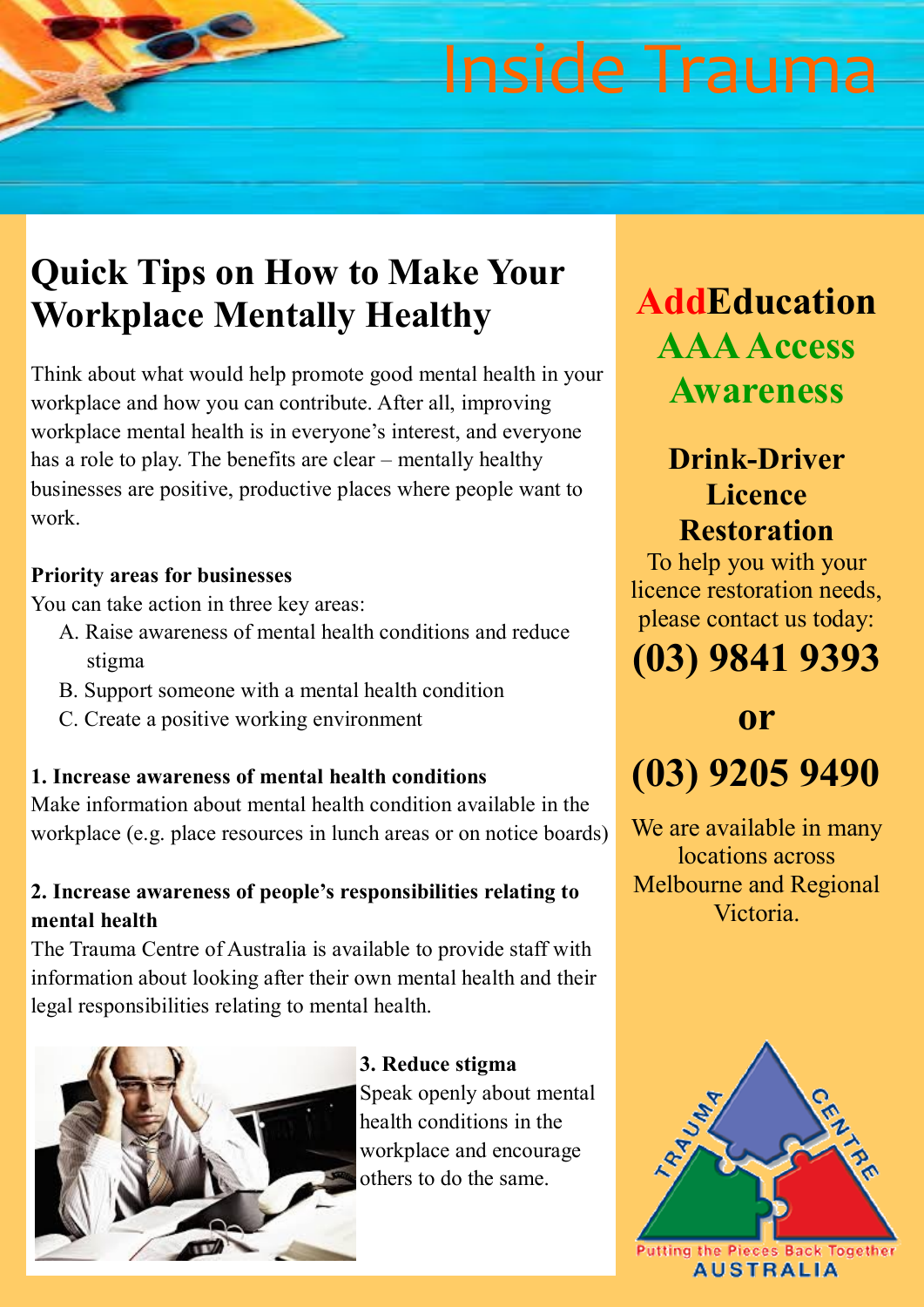### **4. Build the skills and confidence to approach someone who may be experiencing difficulties**

Check how to have a conversation with a staff member who you may be concerned about and encourage staff to look out for each other.

### **5. Encourage staff with mental health conditions to seek treatment support early**

The Trauma Centre of Australia can help tailor information about nearby support services and info lines to suit your needs.

#### **6. Support staff with mental health conditions to stay at or return to work**

Where necessary and in collaboration with your staff and team, make changes to their role and/or working environment to enable them to fulfil their work duties. This might include giving them time off to see a health professional, adjusting work hours, avoiding unnecessary shift changes or reallocating tasks.



### **7. Monitor and manage workloads**

Encourage your people to speak up at an early stage and seek guidance.

### **8. Increase input in how people do their work**

Your staff and team have direct insight and experience of achieving the tasks at hand – they can help. Listen to their ideas and feedback on how tasks are completed.

*A guide distributed by the Trauma Centre Australia*

### **Brainteasers**

#### **Question One** I have three children.

The youngest is the same age as the first digit in my age, another is the same age as the second digit in my age, and the third is the same age as the sum of the two digits in my age.

The total of our ages is 33.

How old am I?

**Question Two** What well known saying has had its consonants removed:

\*a\*\* \*a\*\*\* \*a\*e \*i\*\*\*  $*_{0}**$ 

**Question Three** Using five potatoes, how can you feed six children an equal amount of potatoes, without resorting to fractions?

See last page for answers

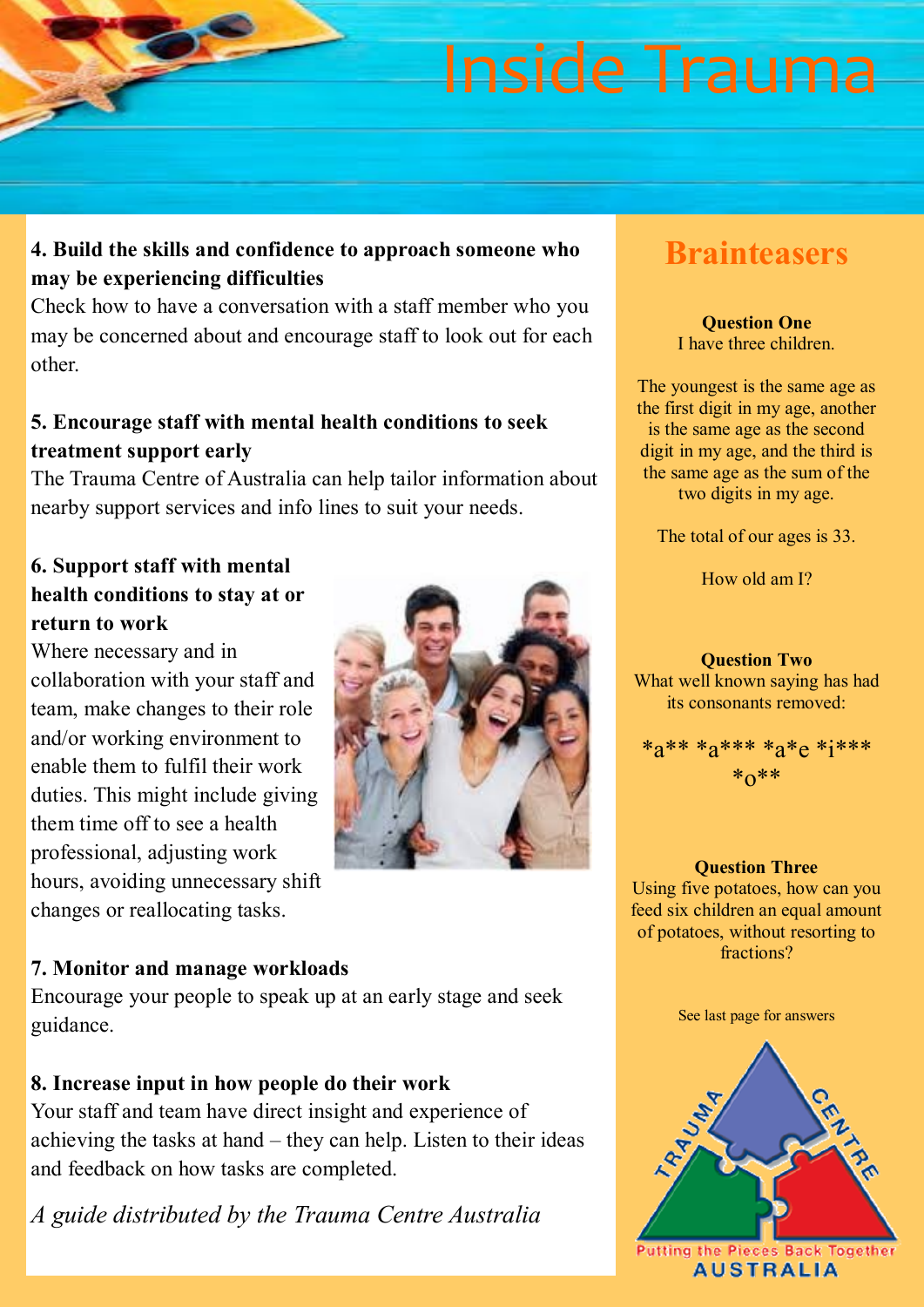### **Is There a Glamorous Side of Trauma?**

More often than not when we are confronted with the word "Trauma", our responses and reactions to what is before us is pivotal on a flight or fight response. Trauma by definition means injury of the body or psyche. Many observers of a critical incident ignite an interpreting and potential onset vision; of the person/ people being traumatised requiring help and support, but is this the total case?



We cannot argue that traumatised people may be physically or mentally injured and onlookers would categorise those involved people as being affected, however, more to the mark may be that these people are already in recovery mode and are not requiring help.

The persons' who are committed to delivering and responding to trauma are often the people being able to offer a caring human connection. This process often benefits both the "cared for" and the "carer".





**TRAUMA INSTITUTE** Trauma Counselling and Critical Incident Response Courses

Our courses lead the industry in terms of course content, flexibility and availability. Our courses are endorsed by the Trauma Centre of Australia. Our education team come with the best qualifications in the industry. We deliver courses in a professional and friendly manner.

If you would like more information please visit our website www.traumainstitute.com.au for more information.